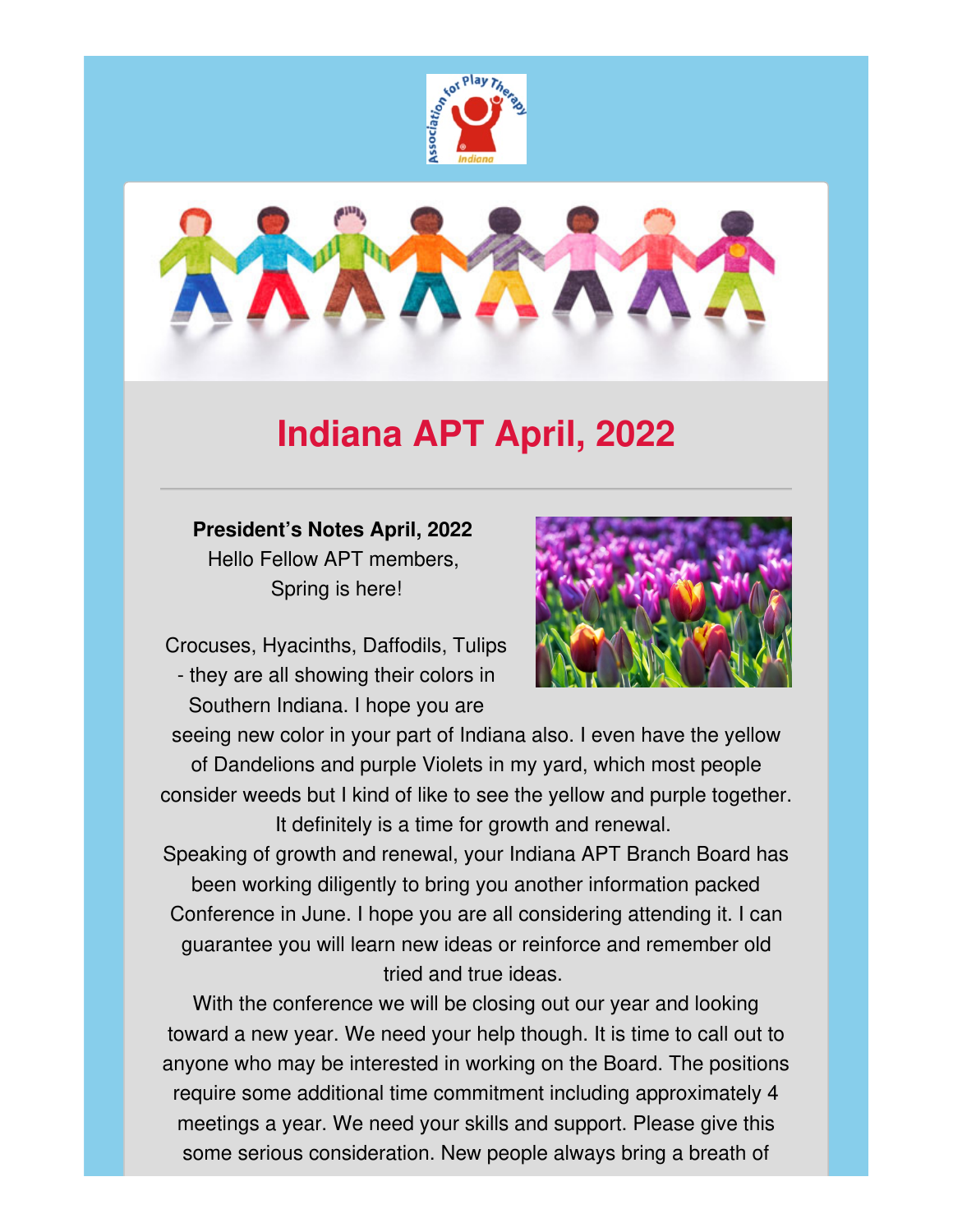fresh air into the mix.

The board has also revamped our bylaws. We will need a vote at the Annual Conference meeting to accept these amended bylaws. I will be sending you a copy of the bylaws in May to review so you can bring your questions and concerns to the conference. During this rainy spring season, I would like to leave you with this

quote from Vivian Greene. "Life isn't about waiting for the storm to pass. It's about learning how to dance in the rain."

Your APTFL, Claudia Dominik

**INAPT Annual Conference June 16th and 17th, 2022. Greenwood, IN**

## **Presenter: Kara Carnes-Holt, Ph.D, LPC, RPT-S, CCPT-S, CPRT-S**



*What Children Need Most: Strategies and tools for effective parent consultations within the play therapy process.*

*&*

*Healing Relational Trauma and Attachment through Humanistic Play Therapy*

*&*

*Presenter: Davi Stein-Kiley, LCSW, LMFT, LCAC, RPT-S Ethics Training (1 CE): Ethical considerations in providing family play therapy with children and family members.*

**For more [information,](http://www.indianaapt.org) please click Here**

**Early Bird Registration ends May 1st!**

**For online [registration,](https://www.eventbrite.com/e/the-27th-annual-indiana-association-for-play-therapy-conference-tickets-269082471917?aff=erelexpmlt) Click Here**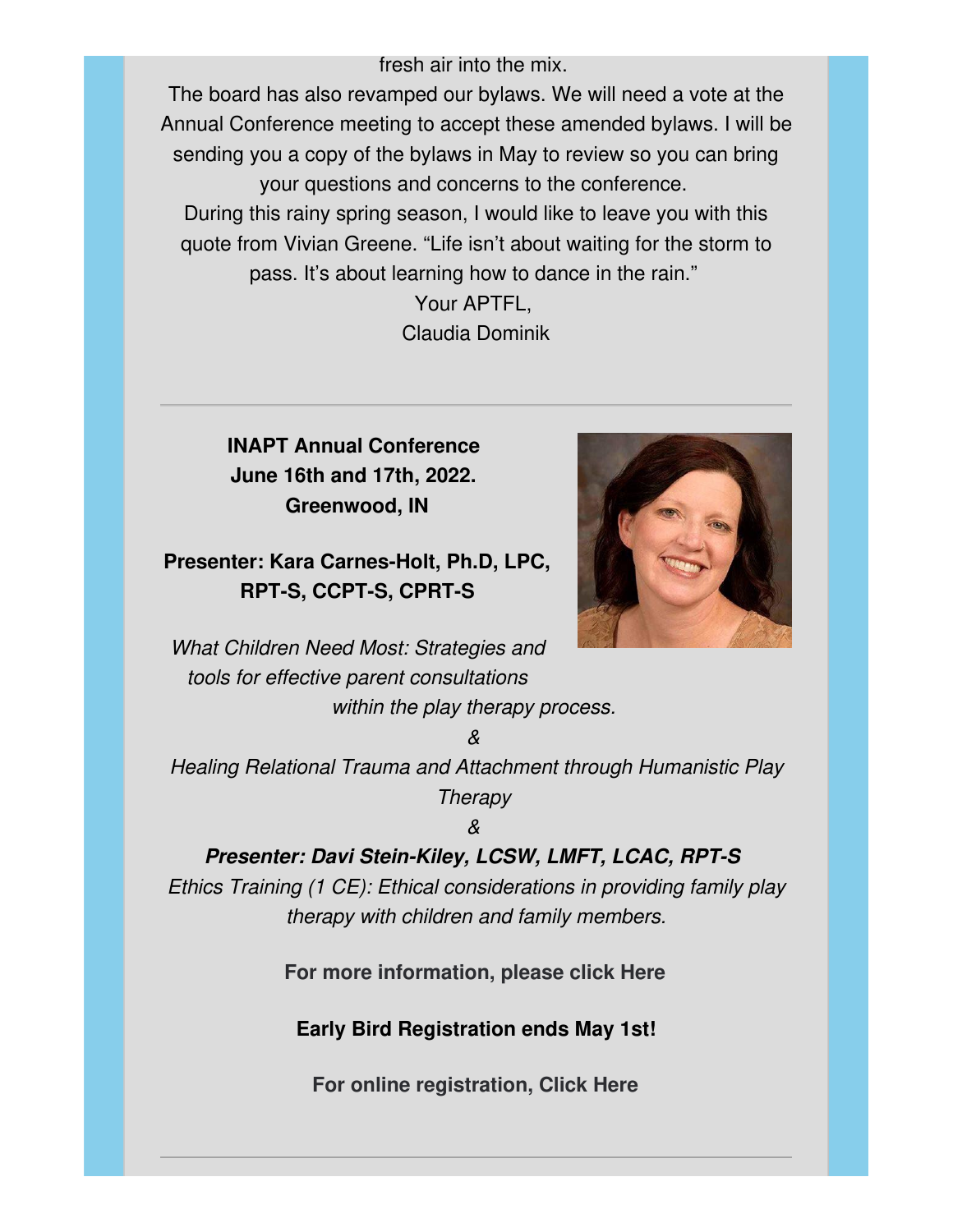

## **Free conference registration application**

We are looking for ways to support future members of APT as well as students who are interested in play therapy. We would like to offer two free

registrations to the 2022 Annual INAPT conference on June 16th and 17th at Valle Vista in Greenwood, IN featuring Kara Carnes-Holt Ph.D, LPC, RPT-S, CCPT-S, CPRT-S. To be considered for one of the registrations, please complete the following form linked below. **Deadline for applications to be returned is May 6th.**

**Please send questions to Inapt4u@gmail.com**

**[Application](https://docs.google.com/forms/d/e/1FAIpQLSeQGPin4uRIz-wa_kZQGWZGARQIyEJftvILgO9owZcM5PTvAQ/viewform?vc=0&c=0&w=1&flr=0&usp=mail_form_link) click Here**

Our friend and former INAPT President, **Heather Maritano, LCSW, RPT-S @ Inner Resource** is continuing to offer various trainings and supervision each month and ethics in May, 2022.



**Check out [Heather's](https://innerresourcestraining.org) website Here**

**Indiana [Association](http://www.indianaapt.org) for Play Therapy**

**Questions or comments for INAPT**

**Please send to info@indianaapt.org**